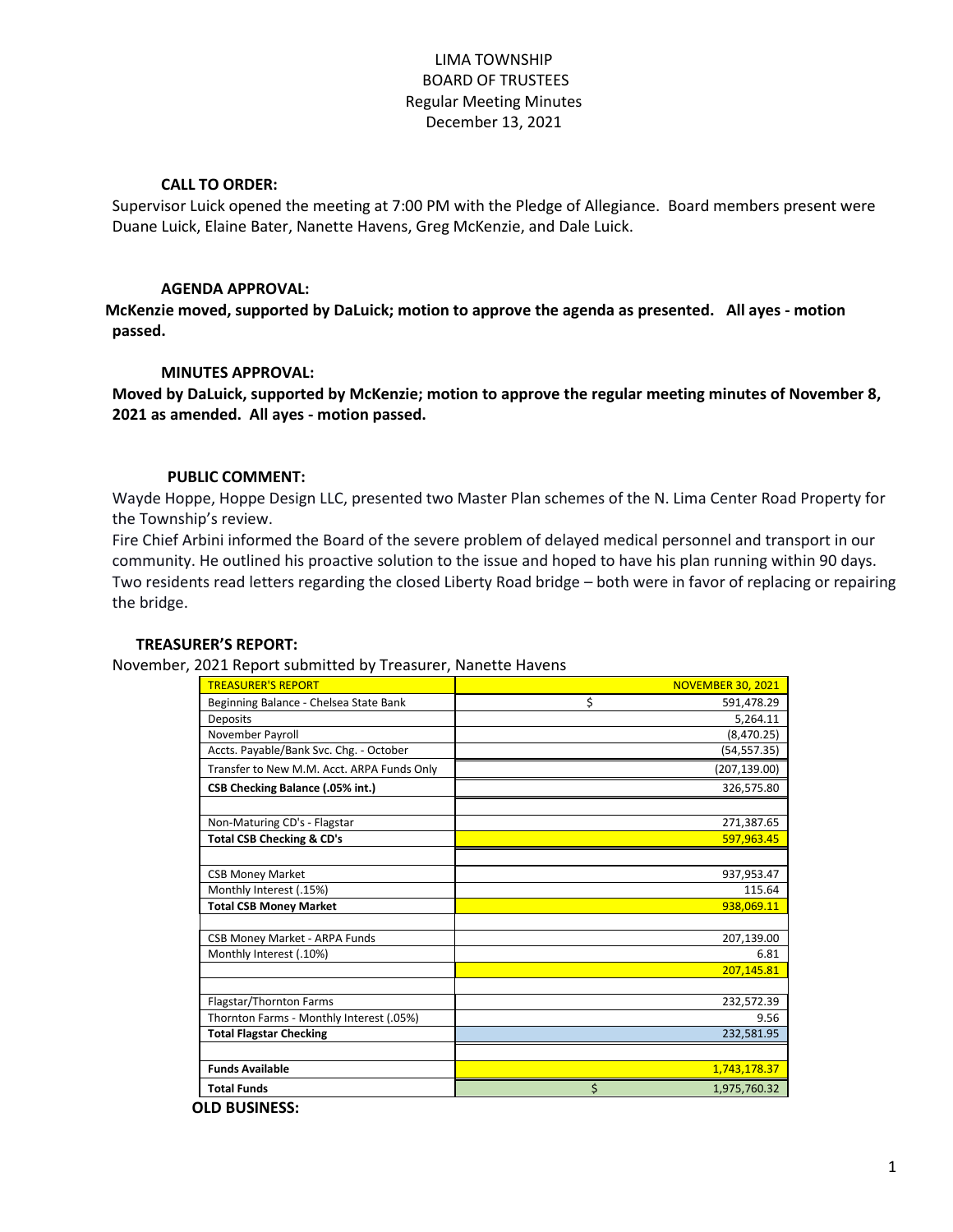Resolution #2021-13 Washtenaw County Road Commission – Liberty Road Bridge Removal. Offered by DaLuick, supported by Bater. (Attachment A). Roll call vote Ayes: Bater, McKenzie Nays: DaLuick, Havens, DuLuick Absent: none Resolution Failed to be Adopted.

## **NEW BUSINESS:**

It Right - The Township is exploring moving to a more municipal-centered IT service provider. IT Right provided a quote for annual service. **Moved by McKenzie, supported by Havens, to postpone any further consideration until the January meeting to collect additional information from IT Right on server hardware installation and check comparable service pricing between area townships. All ayes - motion passed.**

2022 Board/Committee/Commission Appoint & Re-Appointments for Year 2021 Expiring Members – **Moved by McKenzie, supported by DaLuick – For the Chelsea Area Construction Agency appointing Duane Luick and William Coltre as alternate both until 12/31/22; (Duane Luick thanked Greg McKenzie for the many years that he served on the CACA Board). For the Planning Commission appointing Ron Howdyshell and Edwin GreenLeaf (Vice Chair) until 12/31/24. For Chelsea Area Fire Authority appointing Craig Maier and Ron Howdyshell as alternate until 12/31/23. For Washtenaw County Consortium for Solid Waste Management appointing Nanette Havens and Greg McKenzie as alternate until 12/31/23. For Zoning Board of Appeals appointing Edwin GreenLeaf until 12/31/24. For Chelsea District Library appointing Patricia Garcia until 12/31/25 and thanking Elizabeth Sensoli for her many years of representing Lima Township on the CDL board. All ayes - motion passed.**

## **CONSENT AGENDA:**

**McKenzie moved, supported by DaLuick to approve the December 13, 2021 consent agenda – Accounts Payable totaling \$67,483.78 and Payroll for \$10,056.38. All ayes - motion passed**

| <b>ACCOUNTS PAYABLE December 13, 2021</b> |                                                       |                                      |  |
|-------------------------------------------|-------------------------------------------------------|--------------------------------------|--|
| <b>ABRASIVE FINISHING</b>                 | RECYC.BIN SNO REMOV 11/29/21                          | 25.00                                |  |
| <b>ACCIDENT FUND</b>                      | <b>WORKERS COMP FINAL PREMIUM 2021</b>                | 370.00                               |  |
| <b>BETTY ROBBINS</b>                      | OFFICE & HALL CLEANING NOV, 2021                      | 131.25                               |  |
| <b>BETTY ROBBINS</b>                      | OFFICE & HALL CLEANING DEC, 2021                      | 75.00                                |  |
| CARLISLE/WORTMAN ASSOC., INC.             | KD EQUIP SUP PERIOD ENDING 10/31/2021                 | 390.00                               |  |
| CARLISLE/WORTMAN ASSOC., INC.             | WOLF REZONING PERIOD ENDING 10/31/2021                | 315.00                               |  |
| CARLISLE/WORTMAN ASSOC., INC.             | GENERAL CONSULT PERIOD ENDING 11/30/2021              | 225.00                               |  |
| CARLISLE/WORTMAN ASSOC., INC.             | KD EQUIP SUP PERIOD ENDING 11/30/2021                 | 630.00                               |  |
| CARLISLE/WORTMAN ASSOC., INC.             | WOLF REZONING PERIOD ENDING 11/30/2021                |                                      |  |
| <b>CARMENCITA SAMPLES</b>                 | REZONING ESCROW BAL. REFUND - GROSS ROAD              | 585.99                               |  |
| <b>CHARLES CHAMBERLAIN</b>                | NOV MOWINGS HALL (1) & CEMETERIES (1)                 | 200.00                               |  |
| CHELSEA AREA CONSTRUCTION AGENCY          | DEC 2021 OFFICE LEASE PYMT                            | 1,098.49                             |  |
| <b>COMCAST BUSINESS</b>                   | 8529 10 221 0105382 OFFICE INTERNET                   | 148.35                               |  |
| <b>DONALD ROMINE</b>                      | ESCROW BAL. REFUND SALT SHED CONST.                   | 1,818.37                             |  |
| DTE CONSTRUCTION                          | 2016 CONSTRT CHELSEA, MI SUB STATION ESC. BAL. REFUND | 1,855.75                             |  |
| DTE ENERGY                                | 9100 105 6532 3 ELEC - TWP HALL                       | 65.32                                |  |
| <b>ELAINE BATER</b>                       | PAYROLL MATE/OFF SUPPLIES                             | 417.21                               |  |
| <b>IVS COMM</b>                           | NOV 2021 OFFICE PHONES #7344752246                    | 87.50                                |  |
| <b>LIMA TOWNSHIP</b>                      | G-07-16-400-019 LIMA DEPOT WWRA PORTION ONLY          | 55.00                                |  |
| MERS WebPmt.0000116734 PD 12/13/21        | INVOICE#125233-2 11/2021 EMPLOY. RETIREMENT           | 1,449.14                             |  |
| MIDWESTERN CONSULTING LLC                 | PROFESSIONAL SERVICES. 7/31/21-11/13/21               | 6,323.10                             |  |
| <b>NANETTE HAVENS</b>                     | POSTAGE - TAX BILLING                                 | 29.84                                |  |
| <b>RENIUS &amp; RENIUS</b>                | ASSESSOR SERVICES NOV. 2021                           | 2,454.79                             |  |
| THE SUN TIMES NEWS                        | B.O.T. MIN 11/17/21                                   | 98.50                                |  |
| UNITED ST. TREASURY Web Pymt 12/13/21     | 4TH QTR NOV, 2021 941 EMP WITHHDING DEP.REQUIREMENT   | 1,281.96                             |  |
| URBAN ENERGY WORKS, LLC                   | CREEKSIDE PUD ESCROW BAL REFUND                       | 66.99                                |  |
| <b>VERIZON</b>                            | 642097789-01 TWP.HALL BROADBAND 1129/21-12/28/21      | 40.83                                |  |
| VICTOR L. LILLICH, J. D.                  | LEGAL SERVICES 11/01/21-11/30/2021                    | 1,483.10                             |  |
| WASHTENAW CTY ROAD COMMISSION             | 2021 FINAL BILLING - DUST CONTR/ROAD WORK PRJ.        | 45,222.30                            |  |
| <b>Total</b>                              |                                                       | $\overline{\mathsf{S}}$<br>67,483.78 |  |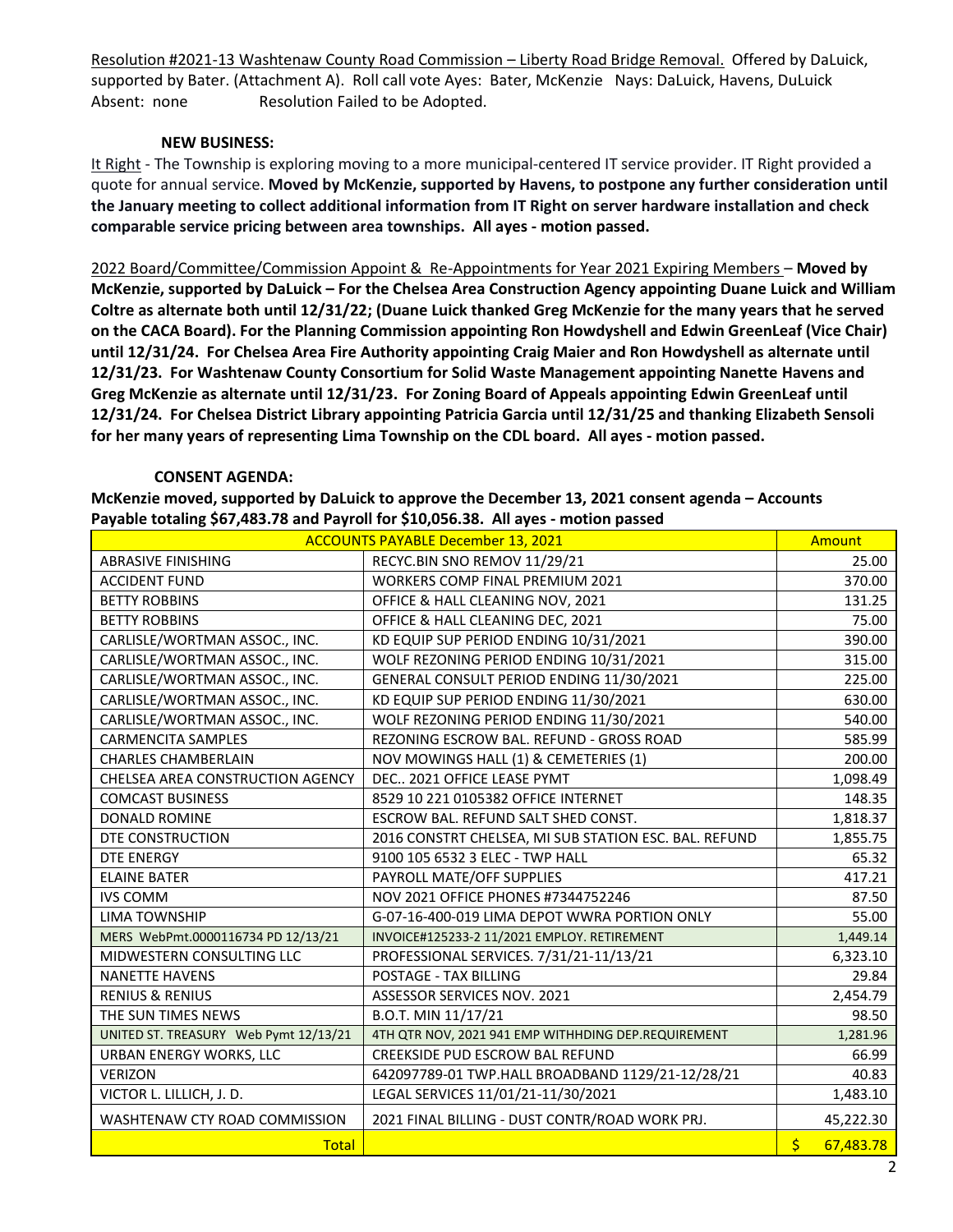| <b>PAYROLL 12-13-2021</b> | CK#  | <b>Gross</b> | <b>Federal</b>           | S.S.   | <b>Medicare</b> | <b>State</b>   | <b>MERS</b>              | <b>Net</b> |
|---------------------------|------|--------------|--------------------------|--------|-----------------|----------------|--------------------------|------------|
| Elaine L. Bater           | 1838 | 2,702.67     | 555.00                   |        | 39.19           | 109.00         | 135.13                   | 1,864.35   |
| Thomas E. Caplis          | 1839 | 472.92       | $\blacksquare$           | 29.32  | 6.86            |                | ۰                        | 436.74     |
| William V. Coltre         | 1840 | 649.60       | ۰                        | 40.28  | 9.42            | 10.00          | $\overline{\phantom{0}}$ | 589.90     |
| Marlene Consiglio         | 1841 | 259.20       | ۰                        | 16.07  | 3.76            |                | ۰                        | 239.37     |
| <b>Edwin Greenleaf</b>    | 1842 | 191.46       |                          | 11.87  | 2.78            |                | ۰                        | 176.81     |
| Nanette L. Havens         | 1843 | 2,894.13     | 27.00                    |        | 41.96           | 13.00          | 144.71                   | 2,667.46   |
| Else M. Heller            | 1844 | 844.48       | 47.00                    |        | 12.24           | 34.00          | 42.22                    | 709.02     |
| Ronald A. Howdyshell      | 1845 | 95.73        |                          | 5.94   | 1.39            |                |                          | 88.40      |
| Dale L. Luick             | 1846 | 310.67       | $\overline{\phantom{0}}$ |        | 4.50            | ۰              | 15.53                    | 290.64     |
| Duane D. Luick            | 1847 | 2,702.67     | 252.00                   |        | 39.19           | 92.00          | 135.13                   | 2,184.35   |
| Gregory A. McKenzie       | 1848 | 310.67       | ۰                        | 19.26  | 4.50            |                | ۰                        | 286.91     |
| Kenneth W. Prielipp       | 1849 | 191.46       | $\blacksquare$           | 11.87  | 2.78            |                | ۰                        | 176.81     |
| Elizabeth Sensoli         | 1850 | 191.46       | ۰                        | 11.87  | 2.78            | 8.00           | ۰                        | 168.81     |
| <b>Howard Sias</b>        | 1851 | 191.46       | ۰                        | 11.87  | 2.78            | $\blacksquare$ | ۰                        | 176.81     |
|                           |      | 12.008.58    | 881.00                   | 158.35 | 174.13          | 266.00         | 472.72                   | 10.056.38  |

**\*Not all deductions are shown**

#### **CORRESPONDENCE:**

Treasury Letter: Change of Audit Filing Status from bi-annual to annual due to the results of the 2020 census. The Township increased in population from 3,307 to 4,024 between 2010 and 2020.

#### **REPORTS:**

**Zoning Administrator — Tom Caplis** (absent, report in packet)

- November, 2021 Compliance Permits **4**
	- o Thornton Farms Phase III Sign Permit
	- o 873 Cody Lean-to added to Pole Barn
	- o 1519 Steinbach New Shed
	- o 750 Cody Solar Array
- Enforcement (Violations written or Investigated)
	- $\circ$  Continuing to responded to numerous inquiries regarding ordinance provisions concerning accessory buildings, i.e. placement, use, and reasons accessory buildings are allowed only after residence.

# **Chelsea Area Construction Agency (CACA) – Duane Luick**

- Permits are going strong.
- Matt Forster is working out well as the Building Official. New practices are being implemented.

#### **Capital Improvements — Ed GreenLeaf Absent**

#### **CAPT/DART – Ed GreenLeaf Absent**

#### **Cemetery - Ed GreenLeaf Absent**

### **SEMCOG - Duane Luick**

Provided Board with a future transportation survey for communities until the year 2050.

### **Chelsea District Library — Elizabeth Sensoli Absent**

### **Lima Township Planning Commission** - **Nanette Havens**

- 11/22/21 meeting Approved an up-dated site plan and approved the SUP for KD Equipment. "Grandfathered" items in.
- Approved 2022 meeting dates.

## **Western Washtenaw Recycling Authority (WWRA)** - **Nanette Havens**

• Was not able to attend the meeting..

## **WAVE—Greg McKenzie**

No December meeting was held

## **Thornton Farms** – **David Hensel Absent**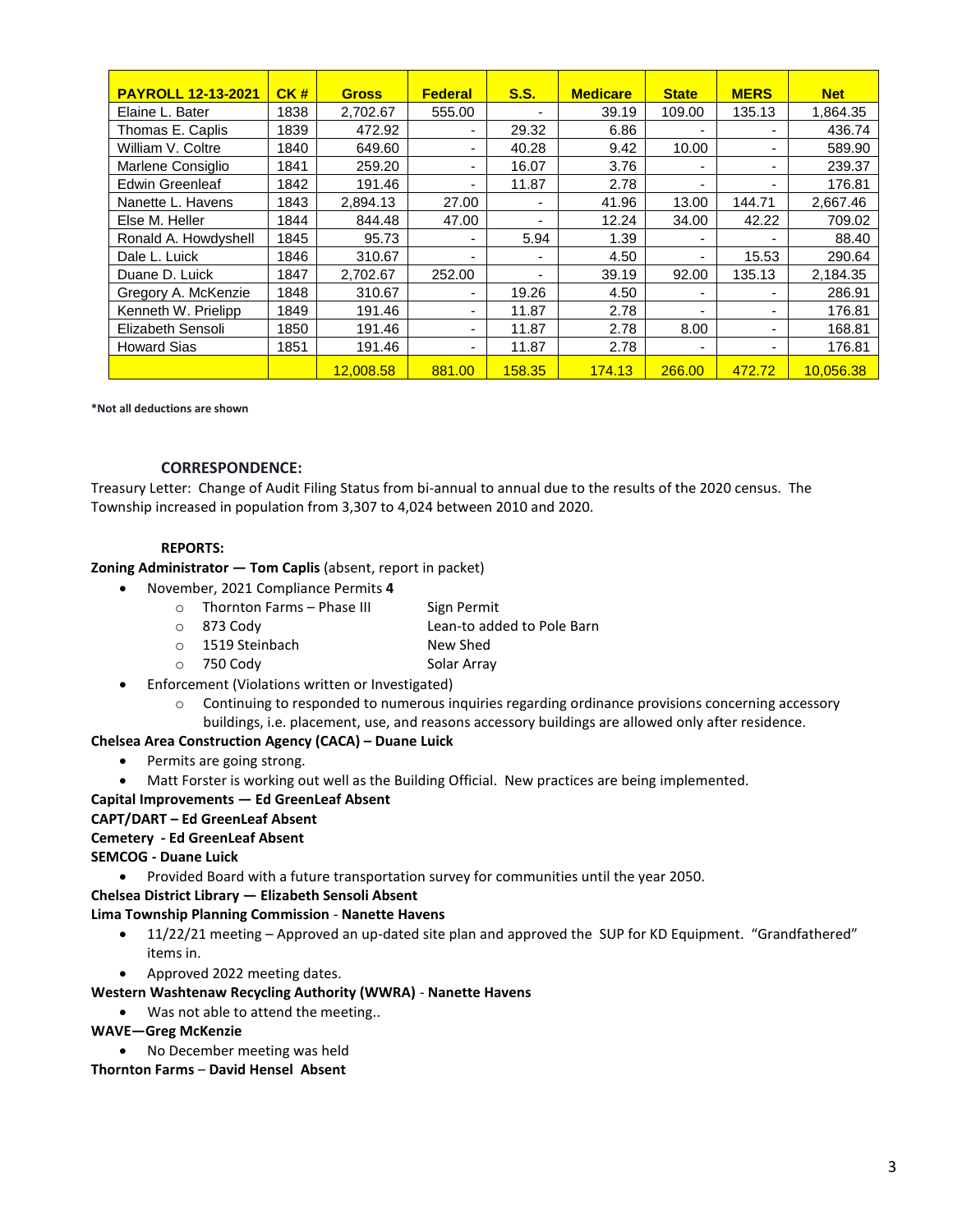### **Clerk's Report - Elaine Bater**

- Began the process of loading all meetings, holidays, for 2022 on website.
- Contacted Gary Munce, He was instrumental in helping Lyndon Twp. with moving to.gov. He is also willing to help Lima get on board with .gov.
- Provided Financial reports in the packets through the month of Oct, 2021
- State Treasury's Uniform Chart-of-Accounts process is still moving forward and taking a great deal of time.

### **Broad Band Task Force (BBTF**) - **Duane Luick**

 Continue to encourage residents to verify their inclusion for County-wide broad band by clinking on website bulletin notice.

### **Chelsea Area Fire Authority (CAFA)** - **Craig Maier**

Chief Arbini covered report in his presentation.

## **Supervisor's Report** – **Duane Luick**

 Texas Truck LLC was given a shutdown notice from the Township's attorney. Meeting scheduled with them on Thursday morning.

## **FINAL PUBLIC COMMENT:**

None

## **ADJOURNMENT:**

**Havens moved, supported by DaLuick to adjourn the Lima Township Board of Trustees meeting for December 13, 2021 at 8:52 PM. All ayes - motion passed.**

## **RESPECTFULLY SUBMITTED**

**\_\_\_\_\_\_\_\_\_\_\_\_\_\_\_\_\_\_\_\_\_\_\_\_**

**Elaine Bater Township Clerk**